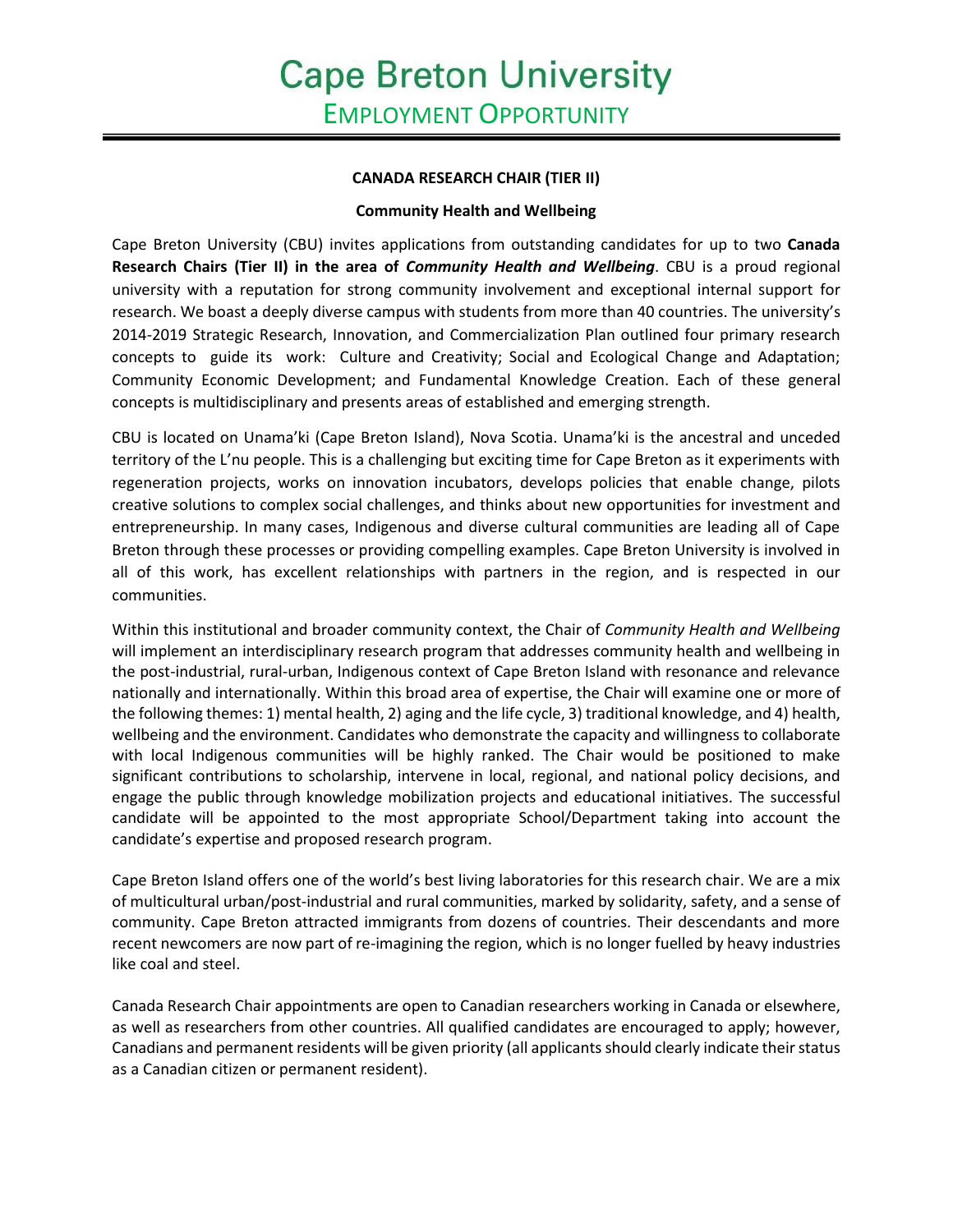**An open, diverse and inclusive community that actively fosters the inclusion of people who have been or are underrepresented or excluded is a critical component of academic excellence. To this end, CBU is actively seeking applications from women, members of visible minorities, Aboriginal persons, and persons with disabilities and we strongly encourage applicants to self-identify in the cover letter for their application.** 

The Canada Research Chairs Program supports Canadian degree-granting institutions to maximize their contributions as centers of research and research training to achieve research excellence in engineering and the natural sciences, health sciences, humanities, and social sciences.

Tier II Chairs, tenable for five years and renewable once, are for exceptional emerging researchers acknowledged by their peers as having the potential to lead in their field. Tier II Chairs are intended for emerging scholars (i.e. candidates have been active researchers in their field for fewer than 10 years at the time of nomination). Applicants who are more than 10 years from having earned their highest degree at the time of nomination, and have experienced legitimate career interruptions due to maternity or parental leave, extended sick leave, clinical training and family care, may have their eligibility for a Tier II Canada Research Chair assessed through the program's Tier II justification process.

Information about the program, including further details on eligibility criteria can be found on the Canada Research Chairs website: [www.chairs-chaires.gc.ca.](http://www.chairs-chaires.gc.ca/) In addition to the preceding criteria, CBU requires that candidates hold a PhD (or equivalent) in their field of expertise, have an innovative and original research program and the capacity to attract external funding and excellent graduate students. The candidate's potential to contribute to CBU's research environment and the values of equity, diversity and inclusivity in research, teaching and the workplace will also be considered. Please contact CBU's Office of Research & Graduate Studies at [research@cbu.ca](mailto:research@cbu.ca) for more information.

A complete application will include:

- a covering letter (quoting the reference number CHW1801);
- a curriculum vita;
- up to three refereed publications;
- a description of a 5 to 7-year research plan demonstrating an original research program capable of attracting external funding and excellent graduate students;
- a description of how the candidate has or will advance the University's commitment to building an inclusive community and to fostering a culture which embraces and promotes the rich diversity of the campus community (activities may include diversity‐related programming, committee work and/or mentoring women and/or other groups that have been historically marginalized or disadvantaged);
- a statement explaining how the candidate's background, experience and research accomplishments qualify them for appointment as a Tier II Canada Research Chair.

Applicants should email their application to the Human Resources Department at CBU *[humanresources@ns.aliantzinc.ca](mailto:humanresources@ns.aliantzinc.ca)*

**Review of applications will begin May 1, 2018** and will continue until a nominee has been selected. The successful candidate will work with the Office of Research and Graduate Studies to develop a Canada Research Chair nomination to be submitted to the CRC Secretariat. The offer of a tenure-track appointment will be conditional upon the announcement of the approval by the CRC Secretariat.

Accommodations are available for applicants throughout the recruitment process. If you require accommodation for interviews or other meetings, please contact Human Resource Officer, Alana Serroul [alana\\_serroul@cbu.ca](mailto:alana_serroul@cbu.ca) . Requests for accommodation will not negatively affect the recruitment process.